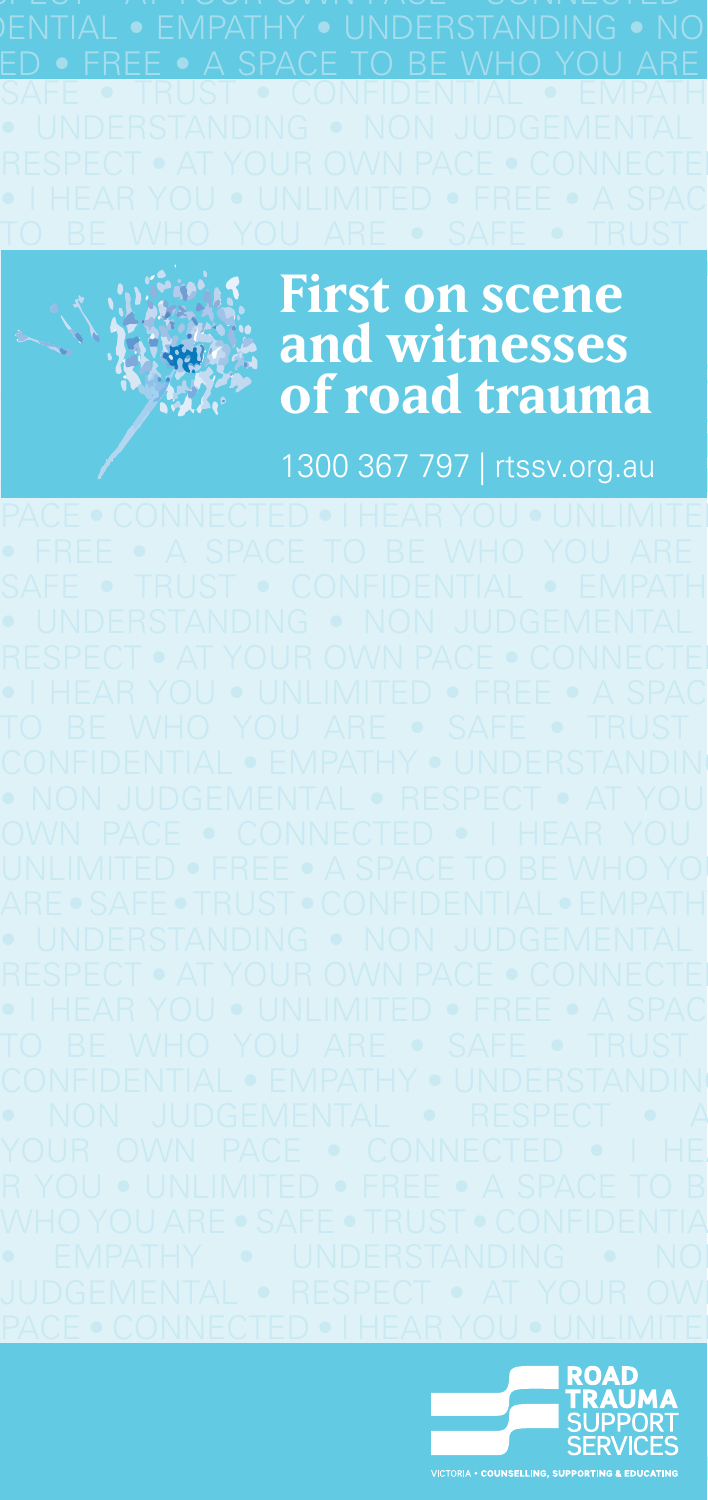JDGEMENTAL • RESPECT • AT YOUR OWN P.

## **The scene of a road trauma**

Collisions involving motor vehicles, and other forms of transport, in which people die or are badly injured are traumatic events. It is important to be aware that you may feel traumatised if you have witnessed a collision or given assistance at the scene of a serious incident.

You may be having a range of thoughts, feelings, emotions and responses to the road trauma that are difficult for you to manage and outside the experience of family and friends. You may feel alone with your problems.

#### **Common reactions**

It is helpful to identify your reactions and know they are a normal response to a traumatic event. For example, you may be experiencing:

- Flashbacks, sleeplessness or nightmares; shock, shaking or feeling unusually cold; sensitivity to noise; wide-ranging emotions including disbelief, guilt, anger, irritability or helplessness; mental confusion; inability to concentrate on tasks; withdrawal from others or from usual activities: avoidance of situations that may trigger difficult emotions, especially the collision site.
- A preoccupation with the events; mentally replaying what you saw, heard and smelt.
- If you assisted someone as they were dying, you may be grieving from having formed a bond that only you can feel and appreciate.
- A sense of basic assumptions about the world having been shattered, that nothing is 'safe' anymore.

### First on scene and witnesses of road trauma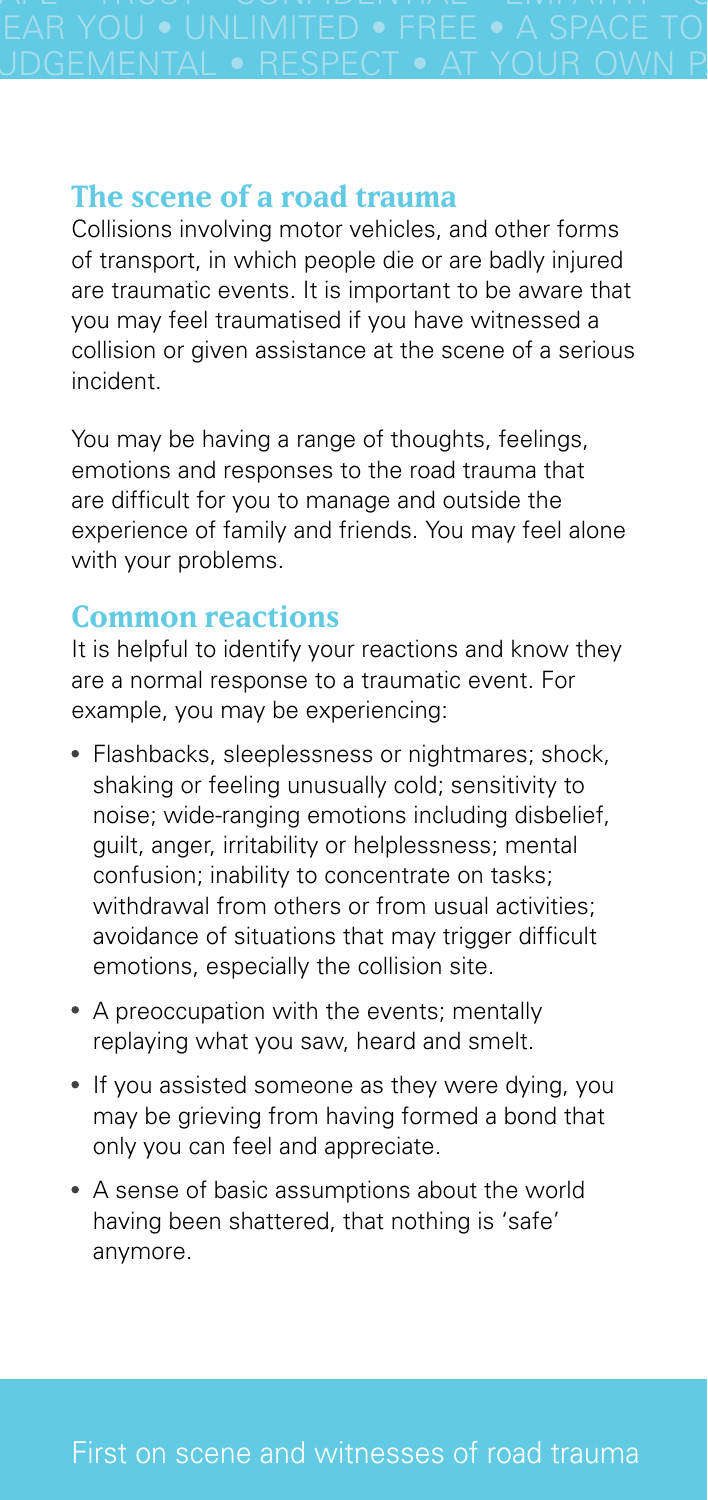- Fears about driving, being a passenger, cyclist or a pedestrian on the roads; fearing for the safety of loved ones when they are on or near the road.
- Criticising and blaming yourself; questioning your actions and thinking you should have done more to prevent the collision or help at the scene.

## **What can help?**

Please try not to be embarrassed about asking for support if and when you need it; we all need help at some time in our lives. The following ideas may be useful for you:

- Acknowledge that it is normal to have a variety of responses after having experienced a traumatic event.
- Know that recurring thoughts, flashbacks and bad dreams are common and usually decrease in frequency and intensity with time.
- Learn to practise self-care: get plenty of rest, eat regular and nutritious meals, go for walks or exercise, avoid using alcohol or drugs to numb the effects.
- Try not to increase the use of stimulants such as coffee, tea, cigarettes and caffeinated drinks.
- Take time to relax but beware of isolating yourself too much from other people.
- Try to resume a normal routine as soon as it seems right to do so.
- Find someone who is a good listener and talk about what you are thinking and how you are feeling.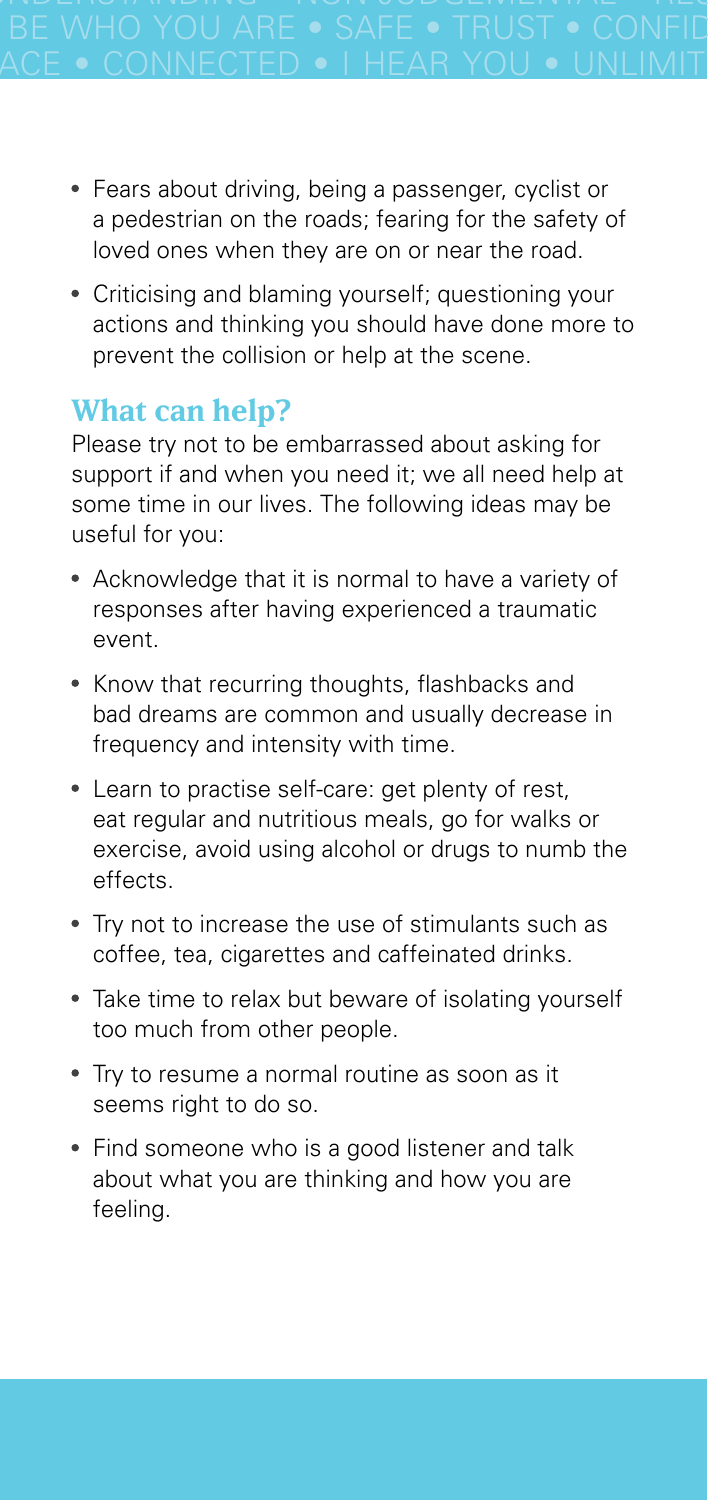$ED \bullet$  FREE  $\bullet$  A SPACE TO BE WHO YOU ARE

### **Who can help?**

A supportive family member or friend will often be of the greatest help at this time. However, you may find that the people around you do not understand or expect that you will quickly 'get over it'.

You may stop yourself talking about what has happened to avoid getting upset and creating social awkwardness. This is when it can be helpful to speak to someone outside of your usual network, such as your general practitioner or a psychologist, psychiatrist, social worker or counsellor experienced in trauma and grief.

# **1300 367 797 | rtssv.org.au**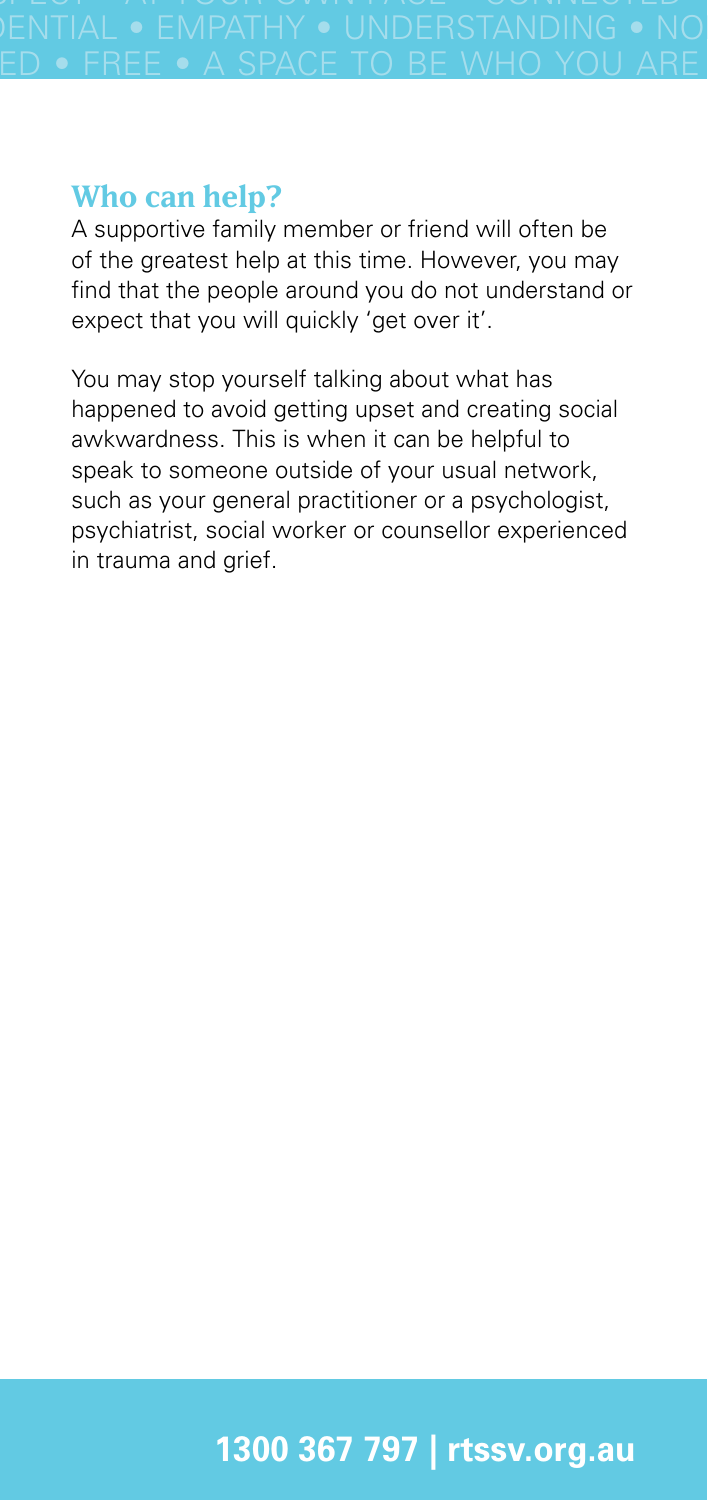#### **Our organisation**

Road Trauma Support Services Victoria provides free counselling, information and peer support programs to more than 3,000 Victorians impacted by road trauma every year.

We are committed to educating the community and raising public awareness about road trauma and how it affects people's lives. We do this by addressing the attitudes and behaviours of road users through education.

#### **Our counsellors**

Our counsellors are specially trained to help people manage the thoughts, feelings and behaviours associated with road trauma.

Counselling sessions are free of charge, confidential and unlimited in number for anyone affected by a collision on the roads (or involving any public transport), whenever this may have occurred. Sessions may be conducted face-to-face or by telephone.

Our clients include bereaved families, friends and colleagues; injured people and carers; drivers and passengers; and people who were first on scene – witnesses, citizens who offered assistance, and emergency service workers.

You do not need a referral to access our services. We are open Monday to Friday, 9am to 5pm. To make an appointment, please call **1300 367 797**.

## **1300 367 797 | rtssv.org.au**